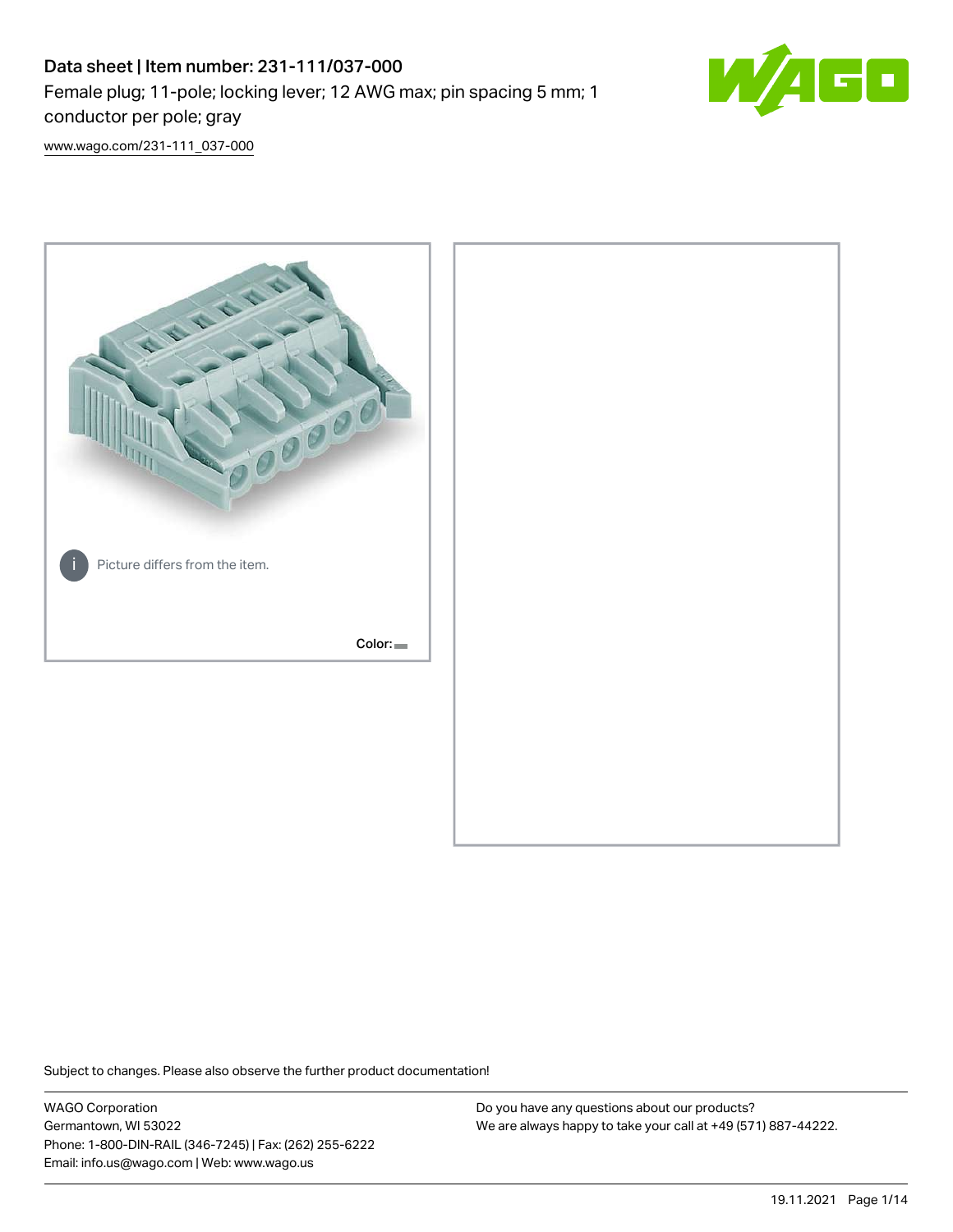

Dimensions in mm

L = pole no. x pin spacing

2- to 3-pole female connectors – one latch only

#### Item description

- **Universal connection for all conductor types**
- Easy cable pre-assembly and on-unit wiring via vertical and horizontal CAGE CLAMP<sup>®</sup> actuation  $\blacksquare$
- $\blacksquare$ Integrated test ports
- $\blacksquare$ With coding fingers

Subject to changes. Please also observe the further product documentation! Data

WAGO Corporation Germantown, WI 53022 Phone: 1-800-DIN-RAIL (346-7245) | Fax: (262) 255-6222 Email: info.us@wago.com | Web: www.wago.us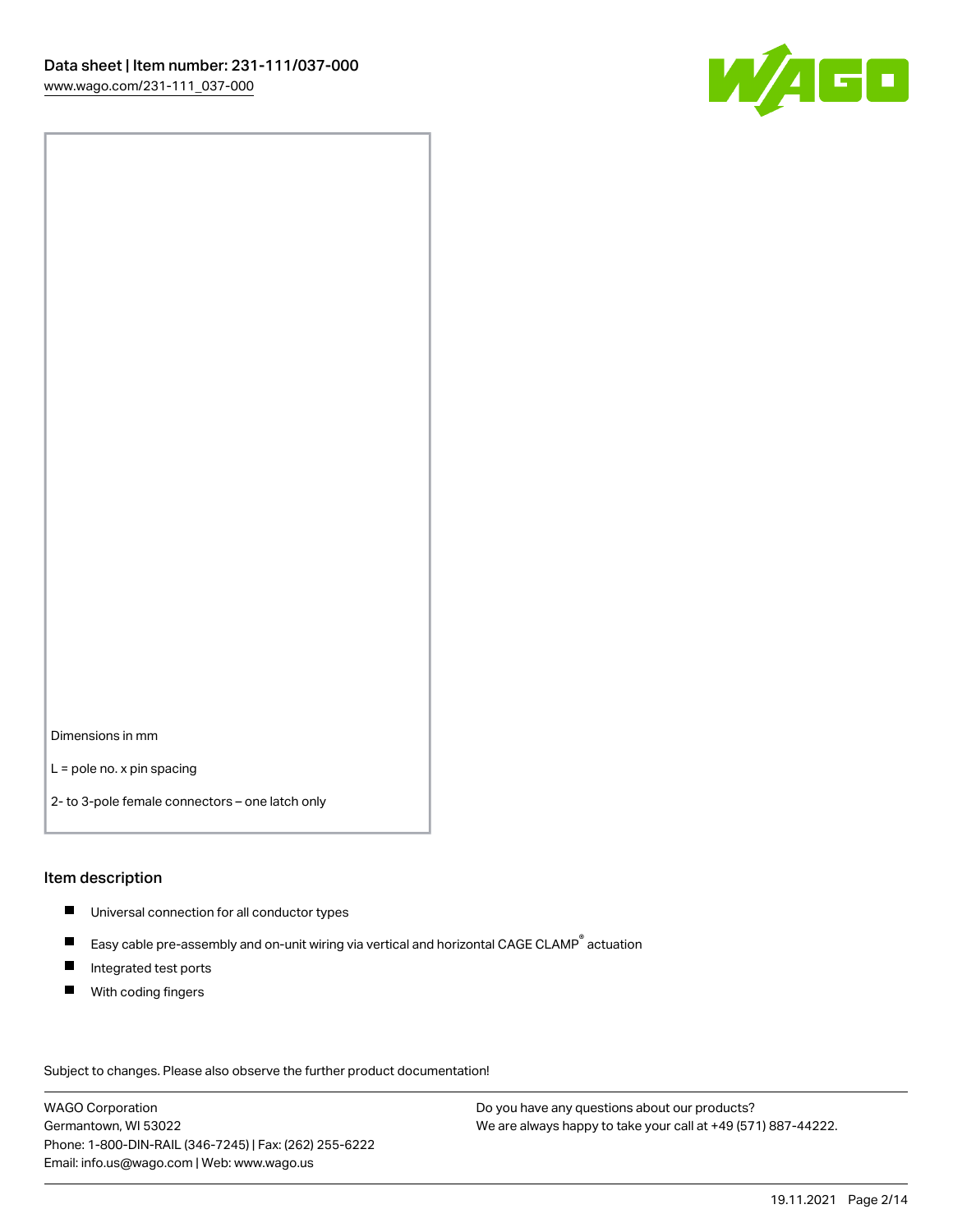

## Data Notes

| Safety information 1 | The <i>MCS – MULTI CONNECTION SYSTEM</i> includes connectors<br>without breaking capacity in accordance with DIN EN 61984. When<br>used as intended, these connectors must not be connected<br>/disconnected when live or under load. The circuit design should<br>ensure header pins, which can be touched, are not live when<br>unmated. |
|----------------------|--------------------------------------------------------------------------------------------------------------------------------------------------------------------------------------------------------------------------------------------------------------------------------------------------------------------------------------------|
| Variants:            | Gold-plated or partially gold-plated contact surfaces<br>Other versions (or variants) can be requested from WAGO Sales or<br>configured at https://configurator.wago.com/                                                                                                                                                                  |

## Electrical data

## IEC Approvals

| Ratings per                 | IEC/EN 60664-1                                                        |
|-----------------------------|-----------------------------------------------------------------------|
| Rated voltage (III / 3)     | 320 V                                                                 |
| Rated surge voltage (III/3) | 4 <sub>k</sub> V                                                      |
| Rated voltage (III/2)       | 320 V                                                                 |
| Rated surge voltage (III/2) | 4 <sub>k</sub> V                                                      |
| Nominal voltage (II/2)      | 630 V                                                                 |
| Rated surge voltage (II/2)  | 4 <sub>k</sub> V                                                      |
| Rated current               | 16A                                                                   |
| Legend (ratings)            | $(III / 2)$ $\triangle$ Overvoltage category III / Pollution degree 2 |

## UL Approvals

| Approvals per                  | UL 1059 |
|--------------------------------|---------|
| Rated voltage UL (Use Group B) | 300 V   |
| Rated current UL (Use Group B) | 15 A    |
| Rated voltage UL (Use Group D) | 300 V   |
| Rated current UL (Use Group D) | 10 A    |

## Ratings per UL

| Rated voltage UL 1977 | 600 V         |
|-----------------------|---------------|
| Rated current UL 1977 | $\sim$ $\sim$ |

## CSA Approvals

Approvals per CSA

Subject to changes. Please also observe the further product documentation!

| <b>WAGO Corporation</b>                                | Do you have any questions about our products?                 |
|--------------------------------------------------------|---------------------------------------------------------------|
| Germantown, WI 53022                                   | We are always happy to take your call at +49 (571) 887-44222. |
| Phone: 1-800-DIN-RAIL (346-7245)   Fax: (262) 255-6222 |                                                               |
| Email: info.us@wago.com   Web: www.wago.us             |                                                               |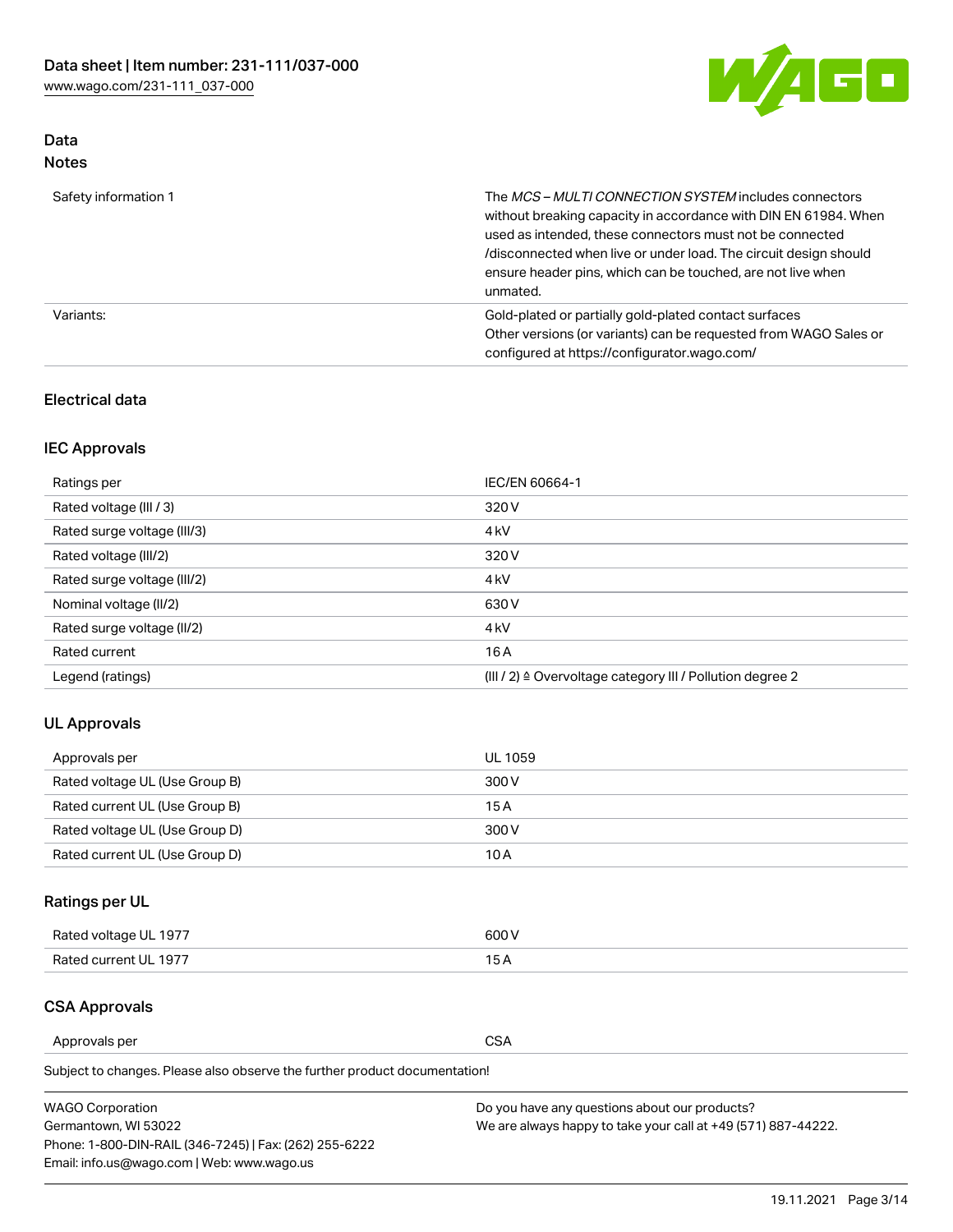[www.wago.com/231-111\\_037-000](http://www.wago.com/231-111_037-000)



| Rated voltage CSA (Use Group B) | 300 V |
|---------------------------------|-------|
| Rated current CSA (Use Group B) | 15 A  |
| Rated voltage CSA (Use Group D) | 300 V |
| Rated current CSA (Use Group D) | 10 A  |

## Connection data

| Total number of connection points |  |
|-----------------------------------|--|
| Total number of potentials        |  |
| Number of connection types        |  |
| Number of levels                  |  |

## Connection 1

| Connection technology                             | CAGE CLAMP <sup>®</sup>                |
|---------------------------------------------------|----------------------------------------|
| Actuation type                                    | Operating tool                         |
| Solid conductor                                   | $0.082.5$ mm <sup>2</sup> / 28  12 AWG |
| Fine-stranded conductor                           | $0.082.5$ mm <sup>2</sup> / 28  12 AWG |
| Fine-stranded conductor; with insulated ferrule   | $0.251.5$ mm <sup>2</sup>              |
| Fine-stranded conductor; with uninsulated ferrule | $0.252.5$ mm <sup>2</sup>              |
| Strip length                                      | 89 mm / 0.31  0.35 inch                |
| Number of poles                                   | 11                                     |
| Conductor entry direction to mating direction     | 0°                                     |
|                                                   |                                        |

## Physical data

| Pin spacing | 5 mm / 0.197 inch    |
|-------------|----------------------|
| Width       | 71.6 mm / 2.819 inch |
| Height      | 14.3 mm / 0.563 inch |
| Depth       | 29.6 mm / 1.165 inch |

## Plug-in connection

| Contact type (pluggable connector) | Female connector/socket |
|------------------------------------|-------------------------|
| Connector (connection type)        | for conductor           |
| Mismating protection               | No.                     |
| Locking of plug-in connection      | locking lever           |

## Material data

Color and the color of the color of the color of the color of the color of the color of the color of the color

Subject to changes. Please also observe the further product documentation! Material group I

| <b>WAGO Corporation</b>                                | Do you have any questions about our products?                 |
|--------------------------------------------------------|---------------------------------------------------------------|
| Germantown, WI 53022                                   | We are always happy to take your call at +49 (571) 887-44222. |
| Phone: 1-800-DIN-RAIL (346-7245)   Fax: (262) 255-6222 |                                                               |
| Email: info.us@wago.com   Web: www.wago.us             |                                                               |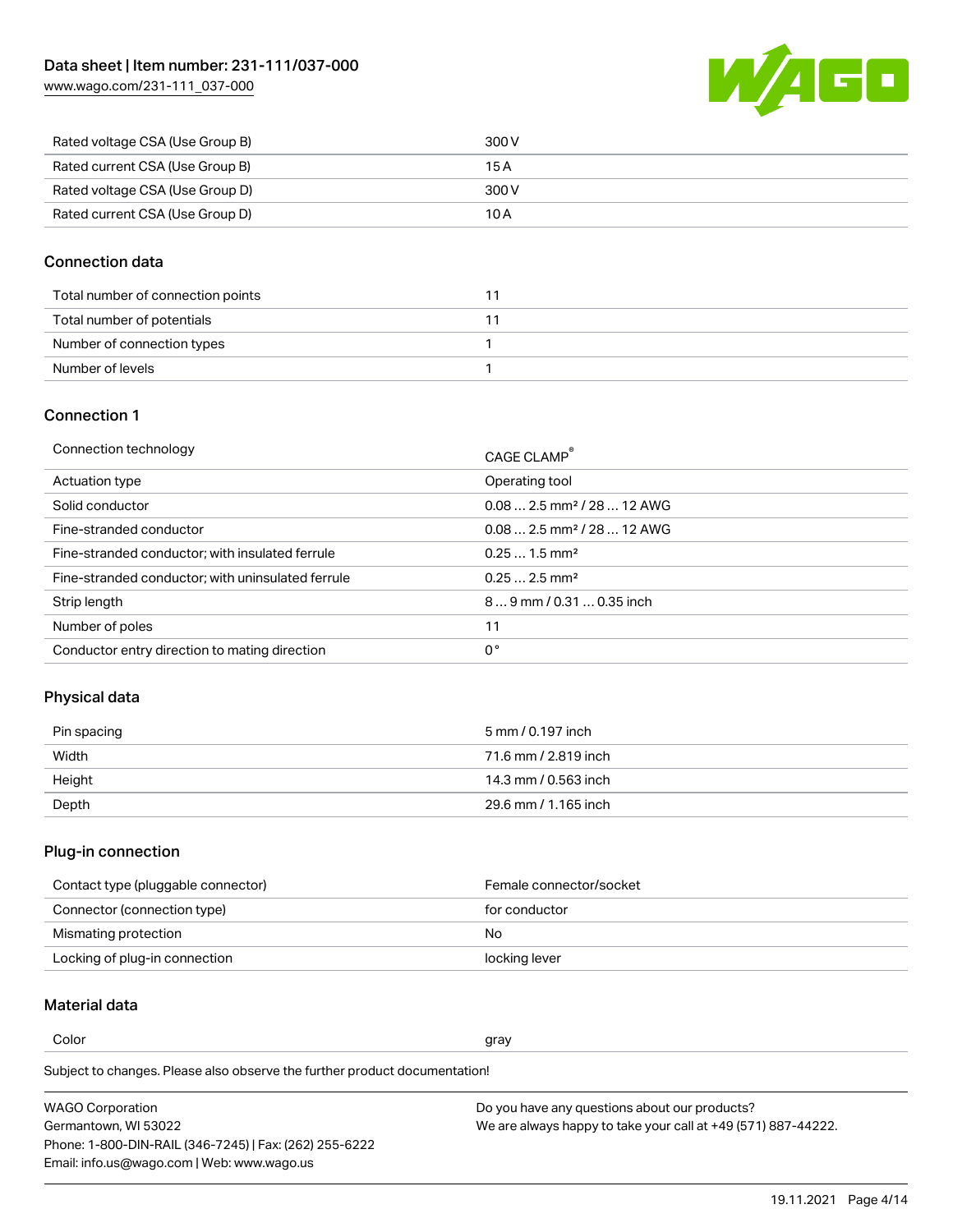[www.wago.com/231-111\\_037-000](http://www.wago.com/231-111_037-000)



| Material group              |                                   |
|-----------------------------|-----------------------------------|
| Insulation material         | Polyamide (PA66)                  |
| Flammability class per UL94 | V0                                |
| Clamping spring material    | Chrome nickel spring steel (CrNi) |
| Contact material            | Copper alloy                      |
| Contact plating             | tin-plated                        |
| Fire load                   | 0.315 MJ                          |
| Weight                      | 20.8 <sub>g</sub>                 |
|                             |                                   |

## Environmental requirements

| Limit temperature range | $-60+85 °C$ |  |
|-------------------------|-------------|--|
|-------------------------|-------------|--|

## Commercial data

| Product Group         | 3 (Multi Conn. System) |
|-----------------------|------------------------|
| PU (SPU)              | 25 Stück               |
| Packaging type        | box                    |
| Country of origin     | DE                     |
| <b>GTIN</b>           | 4044918341257          |
| Customs tariff number | 8536694040             |

#### Approvals / Certificates

#### Country specific Approvals

| Logo | Approval                               | <b>Additional Approval Text</b> | Certificate<br>name |
|------|----------------------------------------|---------------------------------|---------------------|
|      | CВ<br>DEKRA Certification B.V.         | IEC 61984                       | NL-39756            |
|      | <b>CSA</b><br>DEKRA Certification B.V. | C <sub>22.2</sub>               | LR 18677-<br>25     |

#### Ship Approvals

| Logo                | Approval                                  | <b>Additional Approval Text</b> | Certificate<br>name             |
|---------------------|-------------------------------------------|---------------------------------|---------------------------------|
| ABS<br><b>SALES</b> | <b>ABS</b><br>American Bureau of Shipping | $\overline{\phantom{0}}$        | 19-<br>HG1869876-<br><b>PDA</b> |
|                     | <b>BV</b>                                 | <b>IEC 60998</b>                | 11915/D0                        |

Subject to changes. Please also observe the further product documentation!

| <b>WAGO Corporation</b>                                | Do you have any questions about our products?                 |
|--------------------------------------------------------|---------------------------------------------------------------|
| Germantown, WI 53022                                   | We are always happy to take your call at +49 (571) 887-44222. |
| Phone: 1-800-DIN-RAIL (346-7245)   Fax: (262) 255-6222 |                                                               |
| Email: info.us@wago.com   Web: www.wago.us             |                                                               |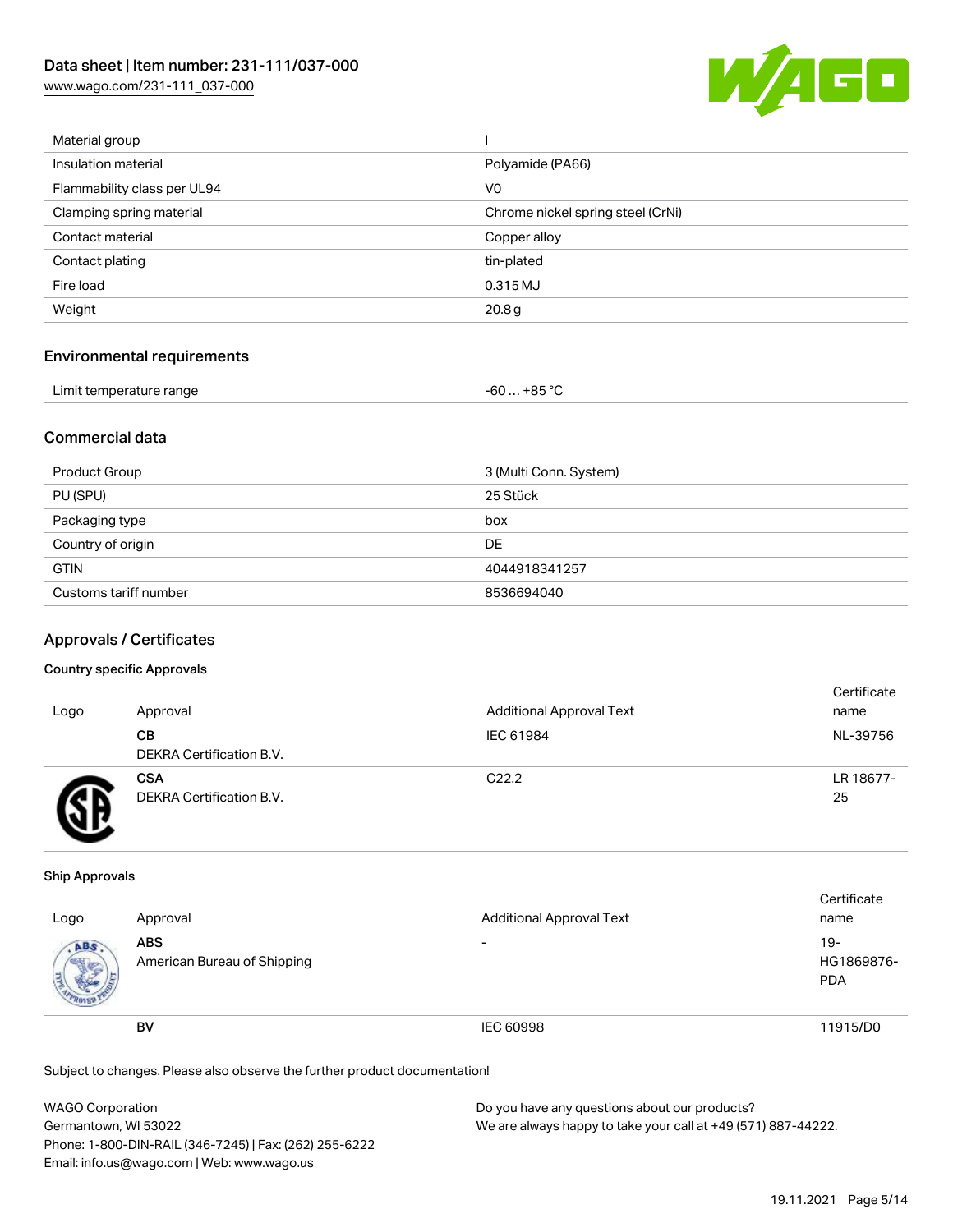

Bureau Veritas S.A. BV



|                     | _ _ _ _ _ _ _ _ _ _ _ _ _ _ _ _                         |                                 | - -         |
|---------------------|---------------------------------------------------------|---------------------------------|-------------|
| <b>BUREAU</b>       |                                                         |                                 |             |
|                     | <b>DNV GL</b><br>Det Norske Veritas, Germanischer Lloyd | $\overline{\phantom{0}}$        | TAE000016Z  |
| <b>UL-Approvals</b> |                                                         |                                 |             |
|                     |                                                         |                                 | Certificate |
| Logo                | Approval                                                | <b>Additional Approval Text</b> | name        |
|                     | UL                                                      | <b>UL 1059</b>                  | E45172      |
|                     | Underwriters Laboratories Inc.                          |                                 |             |
|                     | UR                                                      | <b>UL 1977</b>                  | E45171      |
|                     | Underwriters Laboratories Inc.                          |                                 |             |
| Counternart         |                                                         |                                 |             |

| Counterpart |  |
|-------------|--|
|             |  |

|                                      | Item no.231-611<br>Male connector; 11-pole; Pin spacing 5 mm; gray                                              | www.wago.com/231-611         |
|--------------------------------------|-----------------------------------------------------------------------------------------------------------------|------------------------------|
|                                      | Item no.231-141/001-000<br>Male header; 11-pole; THT; 1.0 x 1.0 mm solder pin; straight; pin spacing 5 mm; gray | www.wago.com/231-141/001-000 |
|                                      | Item no.231-441/001-000<br>Male header; 11-pole; THT; 1.0 x 1.0 mm solder pin; angled; pin spacing 5 mm; gray   | www.wago.com/231-441/001-000 |
| <b>Optional accessories</b><br>Cover |                                                                                                                 |                              |
| Cover                                |                                                                                                                 |                              |
|                                      | Item no.: 231-668                                                                                               | $1001 - 001$                 |

Lockout caps; for covering unused clamping units; gray [www.wago.com/231-668](http://www.wago.com/231-668) 命 Insulations stops Insulation stop

Subject to changes. Please also observe the further product documentation!

WAGO Corporation Germantown, WI 53022 Phone: 1-800-DIN-RAIL (346-7245) | Fax: (262) 255-6222 Email: info.us@wago.com | Web: www.wago.us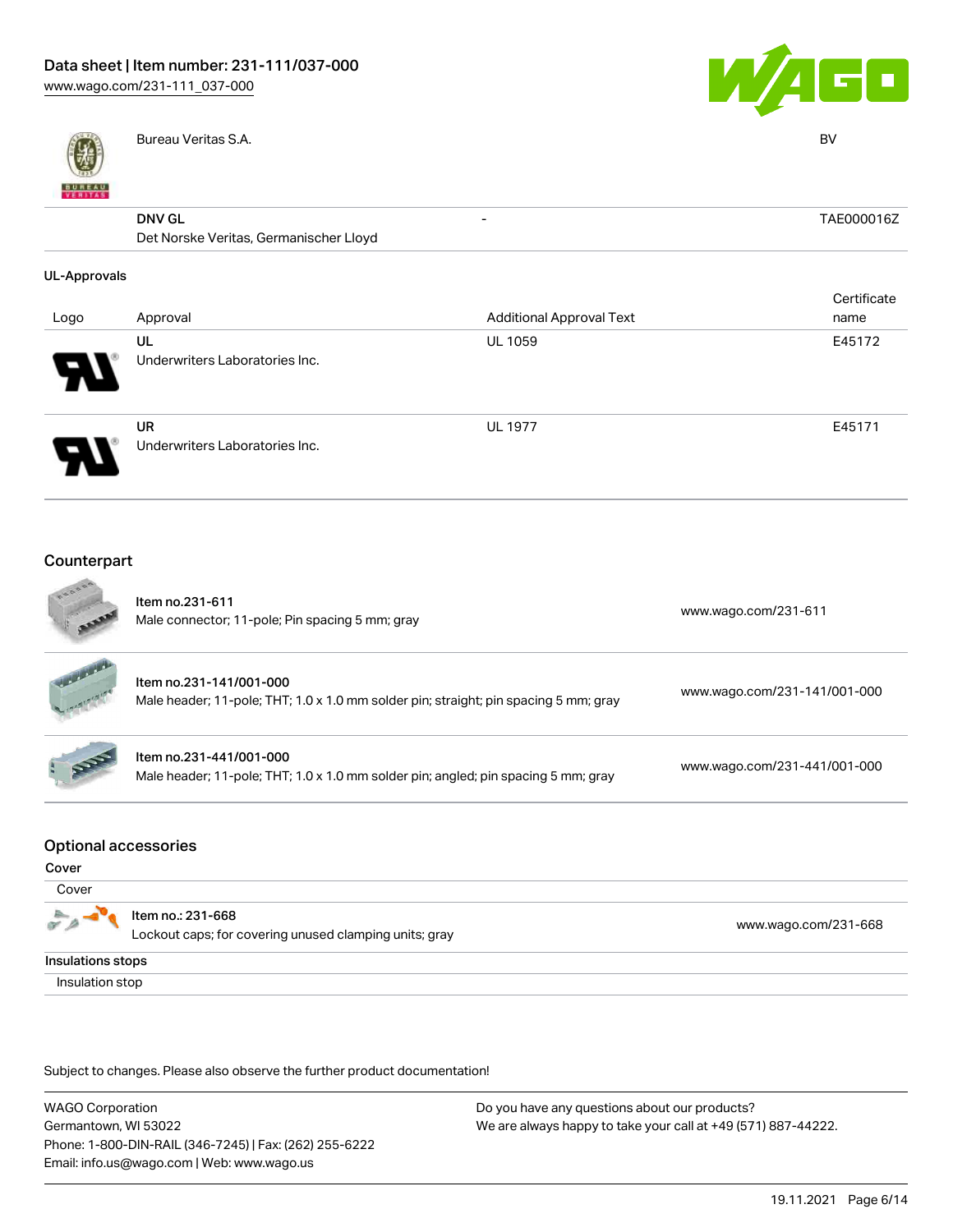# Data sheet | Item number: 231-111/037-000

[www.wago.com/231-111\\_037-000](http://www.wago.com/231-111_037-000)



Item no.: 231-672 Insulation stop; 0.75 - 1 mm²; dark gray



[www.wago.com/231-672](http://www.wago.com/231-672)



Item no.: 231-670 Insulation stop; 0.08-0.2 mm<sup>2</sup> / 0.2 mm<sup>2</sup> "s"; white [www.wago.com/231-670](http://www.wago.com/231-670) www.wago.com/231-670



Item no.: 231-671 Insulation stop; 0.25 - 0.5 mm²; light gray [www.wago.com/231-671](http://www.wago.com/231-671) www.wago.com/231-671

**Jumpers** 



Item no.: 231-905 Jumper; for conductor entry; 5-way; insulated; gray [www.wago.com/231-905](http://www.wago.com/231-905)

Item no.: 231-903

Item no.: 231-910



Item no.: 231-907 Jumper; for conductor entry; 7-way; insulated; gray [www.wago.com/231-907](http://www.wago.com/231-907)



Item no.: 231-902

Jumper; for conductor entry; 2-way; insulated; gray [www.wago.com/231-902](http://www.wago.com/231-902)

#### Testing accessories

Testing accessories



Item no.: 210-136 ntem no. 210 100<br>Test plug; 2 mm Ø; with 500 mm cable [www.wago.com/210-136](http://www.wago.com/210-136)

Item no.: 231-661 Test plugs for female connectors; for 5 mm and 5.08 mm pin spacing; 2,50 mm²; light gray [www.wago.com/231-661](http://www.wago.com/231-661)

Jumper; for conductor entry; 3-way; insulated; gray [www.wago.com/231-903](http://www.wago.com/231-903)

Jumper; for conductor entry; 10-way; insulated; gray [www.wago.com/231-910](http://www.wago.com/231-910)

Tools

| Operating tool |                                                                                                                 |                      |
|----------------|-----------------------------------------------------------------------------------------------------------------|----------------------|
|                | Item no.: 209-130<br>Operating tool; suitable for 264, 280 and 281 Series; 1-way; of insulating material; white | www.wago.com/209-130 |
|                | Item no.: 209-132<br>Operating tool; for connecting comb-style jumper bar; 2-way; of insulating material        | www.wago.com/209-132 |
|                | Item no.: 231-159<br>Operating tool; natural                                                                    | www.wago.com/231-159 |

Subject to changes. Please also observe the further product documentation!

WAGO Corporation Germantown, WI 53022 Phone: 1-800-DIN-RAIL (346-7245) | Fax: (262) 255-6222 Email: info.us@wago.com | Web: www.wago.us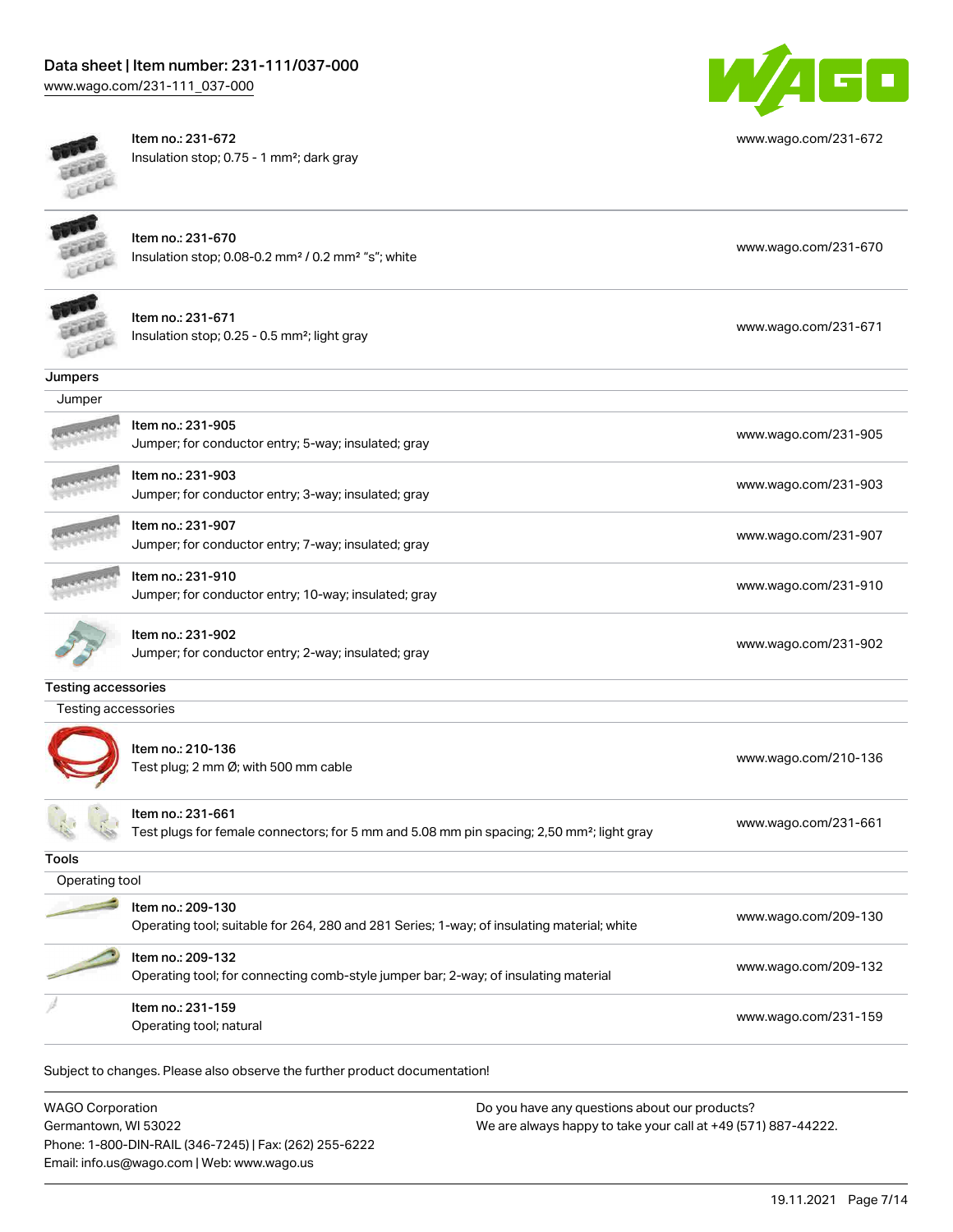## Data sheet | Item number: 231-111/037-000

[www.wago.com/231-111\\_037-000](http://www.wago.com/231-111_037-000)



|                 | Item no.: 231-231<br>Combination operating tool; red                                                                    | www.wago.com/231-231 |
|-----------------|-------------------------------------------------------------------------------------------------------------------------|----------------------|
|                 | Item no.: 231-131<br>Operating tool; made of insulating material; 1-way; loose; white                                   | www.wago.com/231-131 |
|                 | Item no.: 231-291<br>Operating tool; made of insulating material; 1-way; loose; red                                     | www.wago.com/231-291 |
|                 | Item no.: 280-432<br>Operating tool; made of insulating material; 2-way; white                                          | www.wago.com/280-432 |
|                 | Item no.: 280-434<br>Operating tool; made of insulating material; 4-way                                                 | www.wago.com/280-434 |
|                 | ltem no.: 280-437<br>Operating tool; made of insulating material; 7-way                                                 | www.wago.com/280-437 |
|                 | Item no.: 280-440<br>Operating tool; made of insulating material; 10-way                                                | www.wago.com/280-440 |
|                 | Item no.: 280-435<br>Operating tool; made of insulating material; 5-way; gray                                           | www.wago.com/280-435 |
|                 | Item no.: 280-436<br>Operating tool; made of insulating material; 6-way                                                 | www.wago.com/280-436 |
|                 | ltem no.: 280-438<br>Operating tool; made of insulating material; 8-way                                                 | www.wago.com/280-438 |
|                 | Item no.: 280-433<br>Operating tool; made of insulating material; 3-way                                                 | www.wago.com/280-433 |
| <b>Ferrules</b> |                                                                                                                         |                      |
| Ferrule         | Item no.: 216-101<br>Ferrule; Sleeve for 0.5 mm <sup>2</sup> / AWG 22; uninsulated; electro-tin plated; silver-colored  | www.wago.com/216-101 |
| ī               | Item no.: 216-104<br>Ferrule; Sleeve for 1.5 mm <sup>2</sup> / AWG 16; uninsulated; electro-tin plated; silver-colored  | www.wago.com/216-104 |
|                 | Item no.: 216-106<br>Ferrule; Sleeve for 2.5 mm <sup>2</sup> / AWG 14; uninsulated; electro-tin plated; silver-colored  | www.wago.com/216-106 |
| Ĭ.              | Item no.: 216-102<br>Ferrule; Sleeve for 0.75 mm <sup>2</sup> / AWG 20; uninsulated; electro-tin plated; silver-colored | www.wago.com/216-102 |
|                 | Item no.: 216-103<br>Ferrule; Sleeve for 1 mm <sup>2</sup> / AWG 18; uninsulated; electro-tin plated                    | www.wago.com/216-103 |
|                 |                                                                                                                         |                      |

Subject to changes. Please also observe the further product documentation!

| <b>WAGO Corporation</b>                                | Do you have any questions about our products?                 |
|--------------------------------------------------------|---------------------------------------------------------------|
| Germantown, WI 53022                                   | We are always happy to take your call at +49 (571) 887-44222. |
| Phone: 1-800-DIN-RAIL (346-7245)   Fax: (262) 255-6222 |                                                               |
| Email: info.us@wago.com   Web: www.wago.us             |                                                               |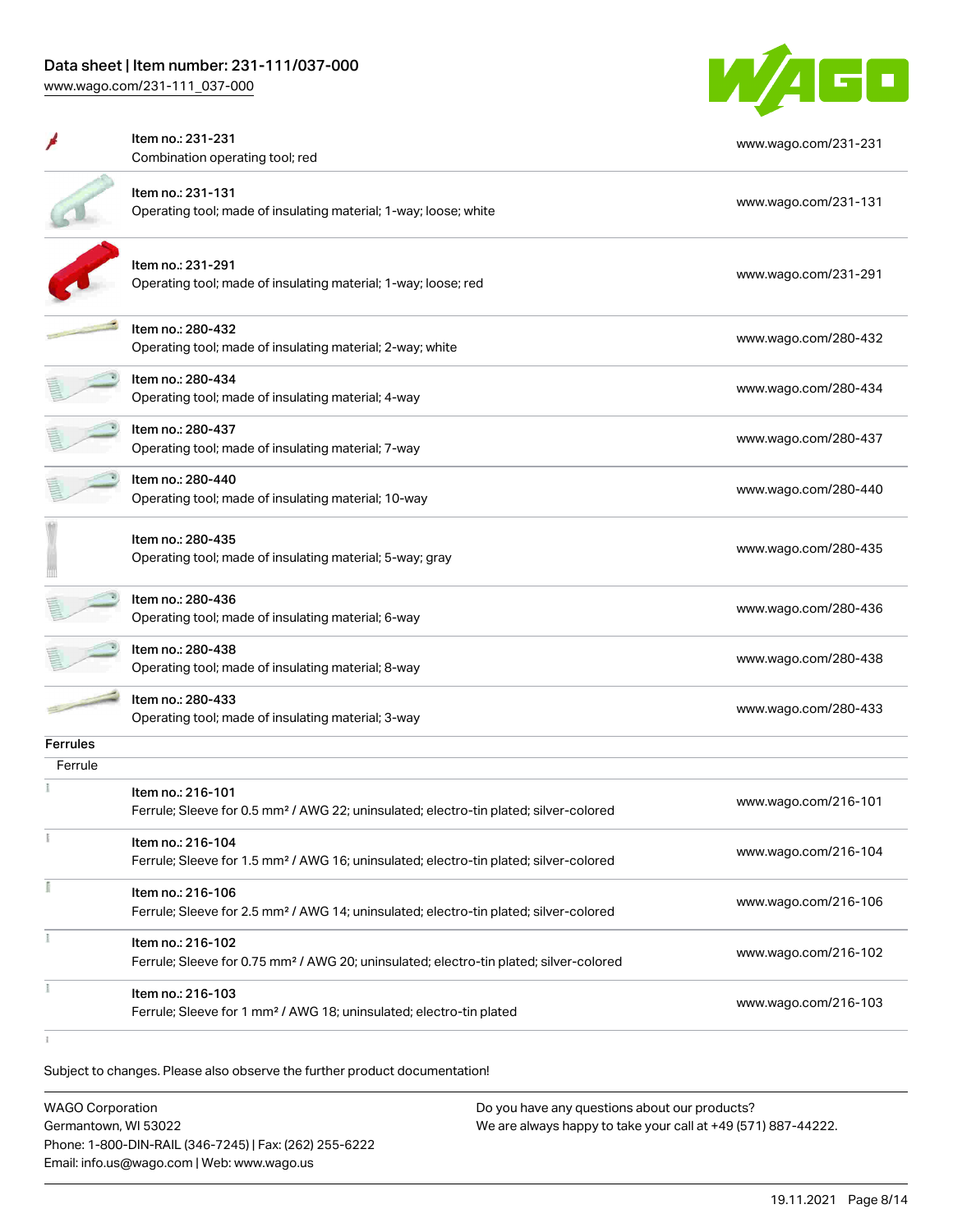Phone: 1-800-DIN-RAIL (346-7245) | Fax: (262) 255-6222

Email: info.us@wago.com | Web: www.wago.us

[www.wago.com/231-111\\_037-000](http://www.wago.com/231-111_037-000)



| Item no.: 216-123<br>Ferrule; Sleeve for 1 mm <sup>2</sup> / AWG 18; uninsulated; electro-tin plated; silver-colored                                                                              | www.wago.com/216-123 |
|---------------------------------------------------------------------------------------------------------------------------------------------------------------------------------------------------|----------------------|
| Item no.: 216-122<br>Ferrule; Sleeve for 0.75 mm <sup>2</sup> / AWG 20; uninsulated; electro-tin plated; silver-colored                                                                           | www.wago.com/216-122 |
| Item no.: 216-124<br>Ferrule; Sleeve for 1.5 mm <sup>2</sup> / AWG 16; uninsulated; electro-tin plated                                                                                            | www.wago.com/216-124 |
| Item no.: 216-142<br>Ferrule; Sleeve for 0.75 mm <sup>2</sup> / 18 AWG; uninsulated; electro-tin plated; electrolytic copper; gastight<br>crimped; acc. to DIN 46228, Part 1/08.92                | www.wago.com/216-142 |
| Item no.: 216-132<br>Ferrule; Sleeve for 0.34 mm <sup>2</sup> / AWG 24; uninsulated; electro-tin plated                                                                                           | www.wago.com/216-132 |
| Item no.: 216-121<br>Ferrule; Sleeve for 0.5 mm <sup>2</sup> / AWG 22; uninsulated; electro-tin plated; silver-colored                                                                            | www.wago.com/216-121 |
| Item no.: 216-143<br>Ferrule; Sleeve for 1 mm <sup>2</sup> / AWG 18; uninsulated; electro-tin plated; electrolytic copper; gastight<br>crimped; acc. to DIN 46228, Part 1/08.92                   | www.wago.com/216-143 |
| Item no.: 216-131<br>Ferrule; Sleeve for 0.25 mm <sup>2</sup> / AWG 24; uninsulated; electro-tin plated; silver-colored                                                                           | www.wago.com/216-131 |
| Item no.: 216-141<br>Ferrule; Sleeve for 0.5 mm <sup>2</sup> / 20 AWG; uninsulated; electro-tin plated; electrolytic copper; gastight<br>crimped; acc. to DIN 46228, Part 1/08.92                 | www.wago.com/216-141 |
| Item no.: 216-152<br>Ferrule; Sleeve for 0.34 mm <sup>2</sup> / AWG 24; uninsulated; electro-tin plated                                                                                           | www.wago.com/216-152 |
| Item no.: 216-203<br>Ferrule; Sleeve for 1 mm <sup>2</sup> / AWG 18; insulated; electro-tin plated; red                                                                                           | www.wago.com/216-203 |
| Item no.: 216-202<br>Ferrule; Sleeve for 0.75 mm <sup>2</sup> / 18 AWG; insulated; electro-tin plated; gray                                                                                       | www.wago.com/216-202 |
| Item no.: 216-151<br>Ferrule; Sleeve for 0.25 mm <sup>2</sup> / AWG 24; uninsulated; electro-tin plated                                                                                           | www.wago.com/216-151 |
| Item no.: 216-204<br>Ferrule; Sleeve for 1.5 mm <sup>2</sup> / AWG 16; insulated; electro-tin plated; black                                                                                       | www.wago.com/216-204 |
| Item no.: 216-144<br>Ferrule; Sleeve for 1.5 mm <sup>2</sup> / AWG 16; uninsulated; electro-tin plated; electrolytic copper; gastight<br>crimped; acc. to DIN 46228, Part 1/08.92; silver-colored | www.wago.com/216-144 |
| Item no.: 216-201<br>Ferrule; Sleeve for 0.5 mm <sup>2</sup> / 20 AWG; insulated; electro-tin plated; white                                                                                       | www.wago.com/216-201 |
| Item no.: 216-223<br>Ferrule; Sleeve for 1 mm <sup>2</sup> / AWG 18; insulated; electro-tin plated; red                                                                                           | www.wago.com/216-223 |
| Item no.: 216-241<br>Ferrule; Sleeve for 0.5 mm <sup>2</sup> / 20 AWG; insulated; electro-tin plated; electrolytic copper; gastight                                                               | www.wago.com/216-241 |
| Subject to changes. Please also observe the further product documentation!                                                                                                                        |                      |
| <b>WAGO Corporation</b><br>Do you have any questions about our products?<br>Germantown, WI 53022<br>We are always happy to take your call at +49 (571) 887-44222.                                 |                      |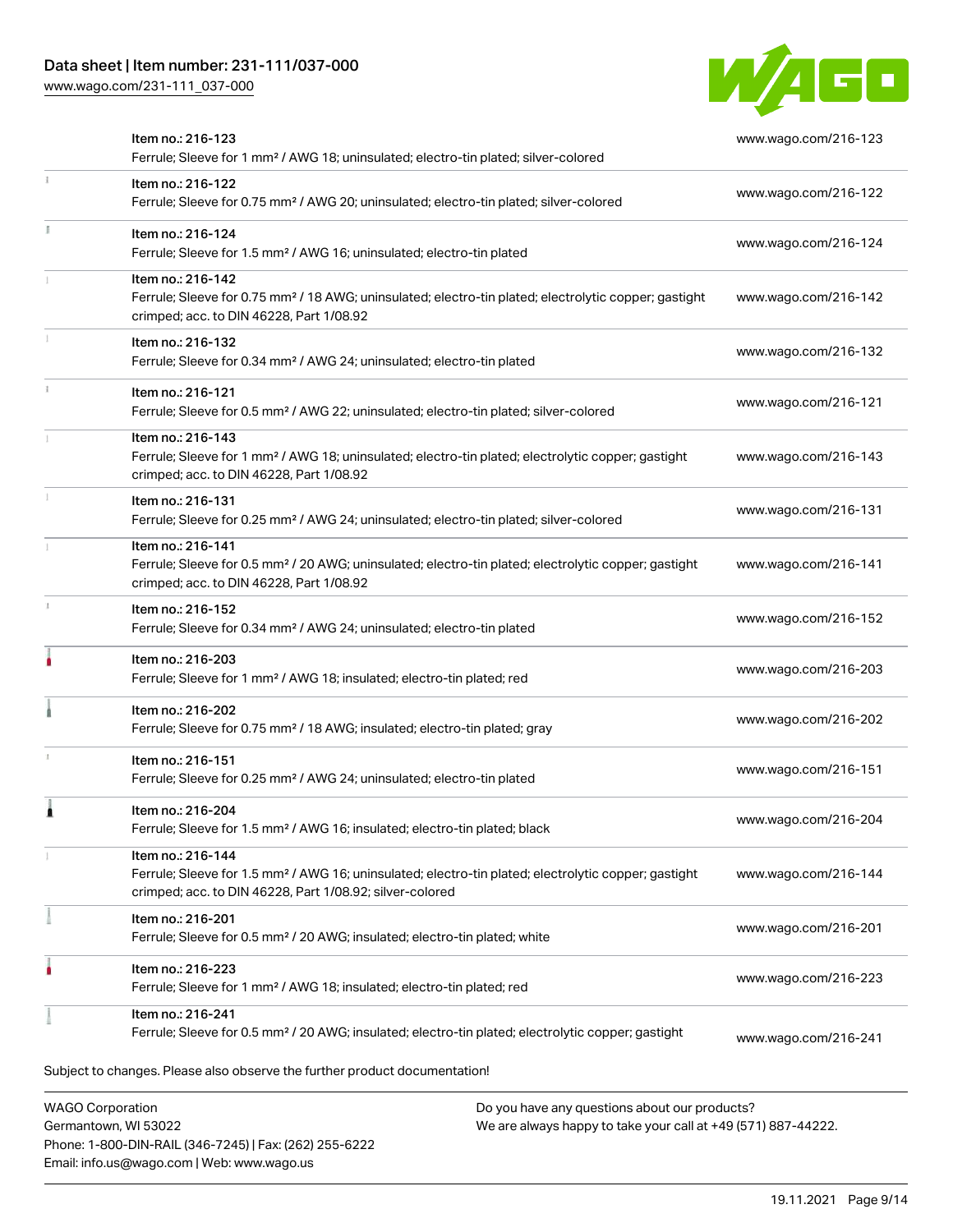## Data sheet | Item number: 231-111/037-000

[www.wago.com/231-111\\_037-000](http://www.wago.com/231-111_037-000)



crimped; acc. to DIN 46228, Part 4/09.90; white

|                     | Item no.: 216-242<br>Ferrule; Sleeve for 0.75 mm <sup>2</sup> / 18 AWG; insulated; electro-tin plated; electrolytic copper; gastight<br>crimped; acc. to DIN 46228, Part 4/09.90; gray                  | www.wago.com/216-242             |
|---------------------|---------------------------------------------------------------------------------------------------------------------------------------------------------------------------------------------------------|----------------------------------|
|                     | Item no.: 216-222<br>Ferrule; Sleeve for 0.75 mm <sup>2</sup> / 18 AWG; insulated; electro-tin plated; gray                                                                                             | www.wago.com/216-222             |
|                     | Item no.: 216-221<br>Ferrule; Sleeve for 0.5 mm <sup>2</sup> / 20 AWG; insulated; electro-tin plated; white                                                                                             | www.wago.com/216-221             |
| Â                   | Item no.: 216-224<br>Ferrule; Sleeve for 1.5 mm <sup>2</sup> / AWG 16; insulated; electro-tin plated; black                                                                                             | www.wago.com/216-224             |
|                     | Item no.: 216-243<br>Ferrule; Sleeve for 1 mm <sup>2</sup> / AWG 18; insulated; electro-tin plated; electrolytic copper; gastight crimped; www.wago.com/216-243<br>acc. to DIN 46228, Part 4/09.90; red |                                  |
| Â                   | Item no.: 216-244<br>Ferrule; Sleeve for 1.5 mm <sup>2</sup> / AWG 16; insulated; electro-tin plated; electrolytic copper; gastight<br>crimped; acc. to DIN 46228, Part 4/09.90; black                  | www.wago.com/216-244             |
|                     | Item no.: 216-263<br>Ferrule; Sleeve for 1 mm <sup>2</sup> / AWG 18; insulated; electro-tin plated; electrolytic copper; gastight crimped; www.wago.com/216-263<br>acc. to DIN 46228, Part 4/09.90; red |                                  |
| Â                   | Item no.: 216-264<br>Ferrule; Sleeve for 1.5 mm <sup>2</sup> / AWG 16; insulated; electro-tin plated; electrolytic copper; gastight<br>crimped; acc. to DIN 46228, Part 4/09.90; black                  | www.wago.com/216-264             |
| Â                   | Item no.: 216-284<br>Ferrule; Sleeve for 1.5 mm <sup>2</sup> / AWG 16; insulated; electro-tin plated; electrolytic copper; gastight<br>crimped; acc. to DIN 46228, Part 4/09.90; black                  | www.wago.com/216-284             |
|                     | Item no.: 216-262<br>Ferrule; Sleeve for 0.75 mm <sup>2</sup> / 18 AWG; insulated; electro-tin plated; electrolytic copper; gastight<br>crimped; acc. to DIN 46228, Part 4/09.90; gray                  | www.wago.com/216-262             |
|                     | Item no.: 216-301<br>Ferrule; Sleeve for 0.25 mm <sup>2</sup> / AWG 24; insulated; electro-tin plated; yellow                                                                                           | www.wago.com/216-301             |
|                     | Item no.: 216-321<br>Ferrule; Sleeve for 0.25 mm <sup>2</sup> / AWG 24; insulated; electro-tin plated; yellow                                                                                           | www.wago.com/216-321             |
|                     | Item no.: 216-322<br>Ferrule; Sleeve for 0.34 mm <sup>2</sup> / 22 AWG; insulated; electro-tin plated; green                                                                                            | www.wago.com/216-322             |
| ì.                  | Item no.: 216-302<br>Ferrule; Sleeve for 0.34 mm <sup>2</sup> / 22 AWG; insulated; electro-tin plated; green                                                                                            | www.wago.com/216-302             |
| Marking accessories |                                                                                                                                                                                                         |                                  |
| Marking strip       |                                                                                                                                                                                                         |                                  |
|                     | Item no.: 210-331/500-103<br>Marking strips; as a DIN A4 sheet; MARKED; 1-12 (300x); Height of marker strip: 2.3 mm/0.091 in; Strip<br>length 182 mm; Horizontal marking; Self-adhesive; white          | www.wago.com/210-331<br>/500-103 |

#### Item no.: 210-331/500-104

Subject to changes. Please also observe the further product documentation!

| <b>WAGO Corporation</b>                                |
|--------------------------------------------------------|
| Germantown, WI 53022                                   |
| Phone: 1-800-DIN-RAIL (346-7245)   Fax: (262) 255-6222 |
| Email: info.us@wago.com   Web: www.wago.us             |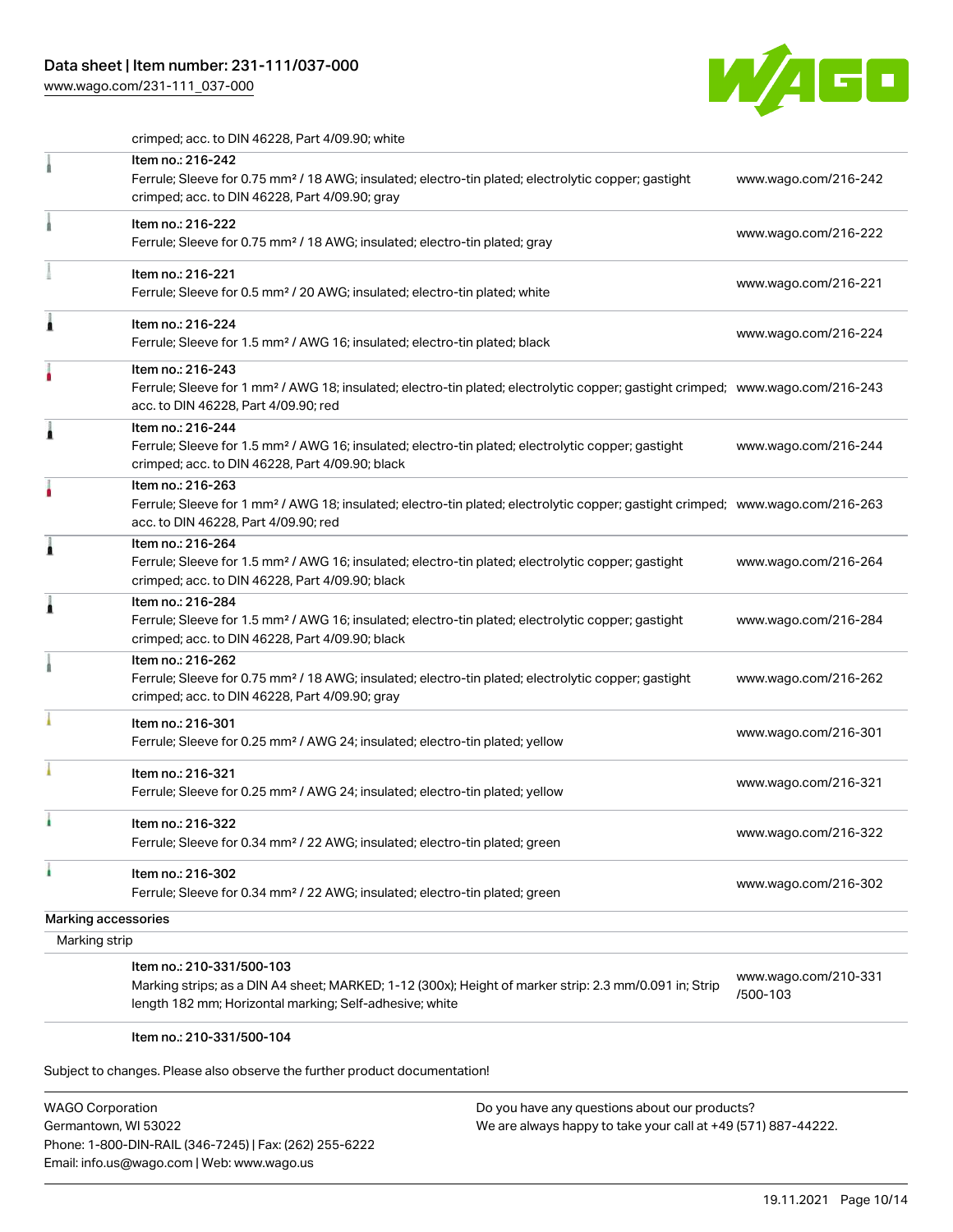

Marking strips; as a DIN A4 sheet; MARKED; 13-24 (300x); Height of marker strip: 2.3 mm/0.091 in; Strip [www.wago.com/210-331](http://www.wago.com/210-331/500-104) length 182 mm; Horizontal marking; Self-adhesive; white [/500-104](http://www.wago.com/210-331/500-104)

| Item no.: 210-332/500-202<br>Marking strips; as a DIN A4 sheet; MARKED; 1-16 (160x); Height of marker strip: 3 mm; Strip length 182<br>mm; Horizontal marking; Self-adhesive; white  | www.wago.com/210-332<br>/500-202 |
|--------------------------------------------------------------------------------------------------------------------------------------------------------------------------------------|----------------------------------|
| Item no.: 210-332/500-206<br>Marking strips; as a DIN A4 sheet; MARKED; 33-48 (160x); Height of marker strip: 3 mm; Strip length<br>182 mm; Horizontal marking; Self-adhesive; white | www.wago.com/210-332<br>/500-206 |
| Item no.: 210-332/500-205<br>Marking strips; as a DIN A4 sheet; MARKED; 1-32 (80x); Height of marker strip: 3 mm; Strip length 182<br>mm; Horizontal marking; Self-adhesive; white   | www.wago.com/210-332<br>/500-205 |
| Item no.: 210-332/500-204<br>Marking strips; as a DIN A4 sheet; MARKED; 17-32 (160x); Height of marker strip: 3 mm; Strip length<br>182 mm; Horizontal marking; Self-adhesive; white | www.wago.com/210-332<br>/500-204 |
|                                                                                                                                                                                      |                                  |

## **Downloads Documentation**

| <b>Additional Information</b> |            |        |          |
|-------------------------------|------------|--------|----------|
| Technical explanations        | 2019 Apr 3 | pdf    | Download |
|                               |            | 2.0 MB |          |

## CAD files

#### CAE data

| EPLAN Data Portal 231-111/037-000 | URL | Download |
|-----------------------------------|-----|----------|
| ZUKEN Portal 231-111/037-000      | URL | Download |
| EPLAN Data Portal 231-111/037-000 | URL | Download |

#### CAD data

| 2D/3D Models 231-111/037-000<br>URL<br>Download |  |
|-------------------------------------------------|--|
|-------------------------------------------------|--|

## Environmental Product Compliance

## Compliance Search

Environmental Product Compliance 231-111/037-000

Subject to changes. Please also observe the further product documentation!

| <b>WAGO Corporation</b>                                | Do you have any questions about our products?                 |
|--------------------------------------------------------|---------------------------------------------------------------|
| Germantown, WI 53022                                   | We are always happy to take your call at +49 (571) 887-44222. |
| Phone: 1-800-DIN-RAIL (346-7245)   Fax: (262) 255-6222 |                                                               |
| Email: info.us@wago.com   Web: www.wago.us             |                                                               |

URL [Download](https://www.wago.com/global/d/ComplianceLinkMediaContainer_231-111_037-000)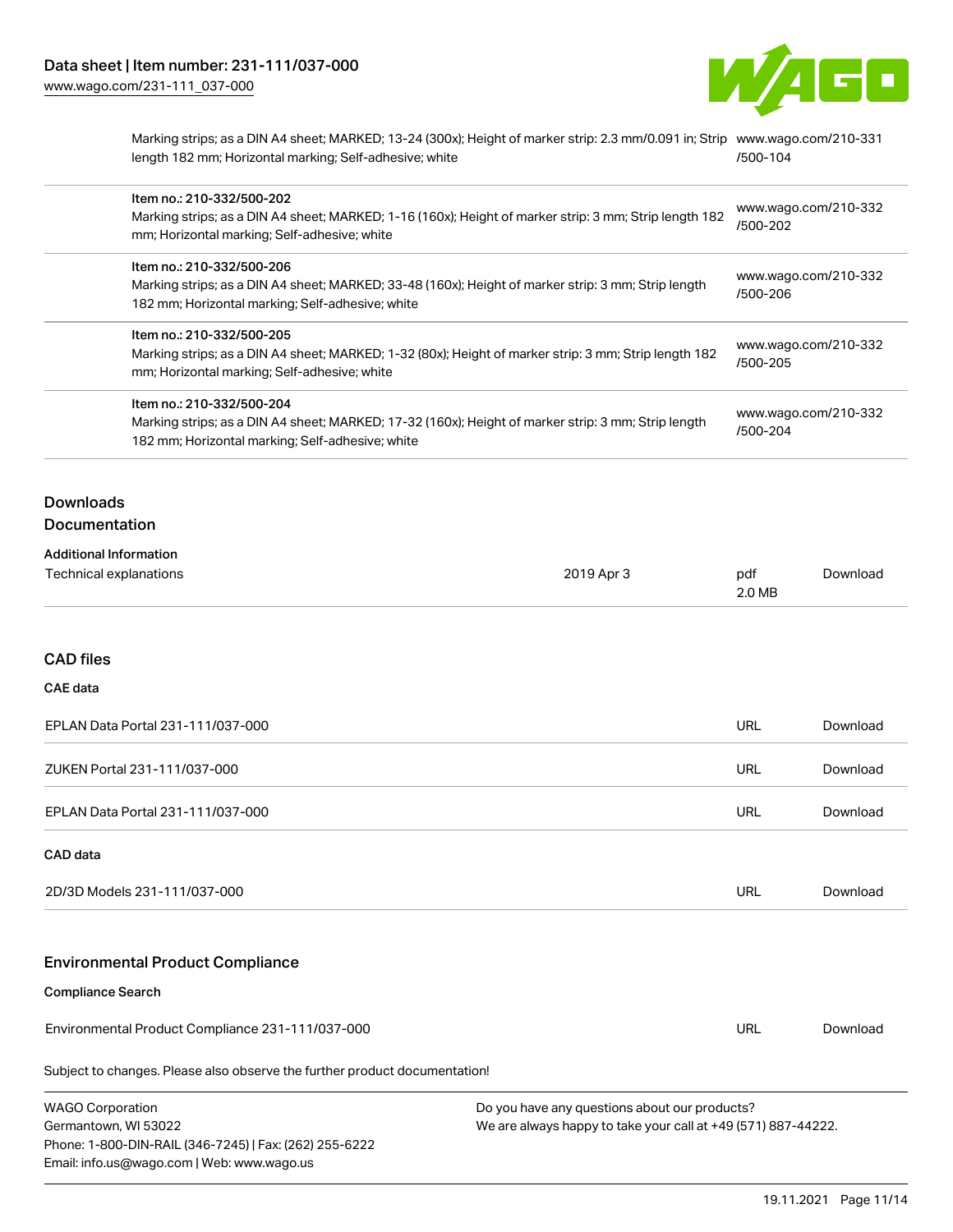

1-conductor female connector; CAGE CLAMP®; 2.5 mm²; Pin spacing 5 mm; 11-pole; Lateral locking levers; 2,50 mm²; gray

#### Installation Notes



Inserting a conductor via 3.5 mm screwdriver – CAGE CLAMP® actuation parallel to conductor entry.



Inserting a conductor via 3.5 mm screwdriver – CAGE CLAMP® actuation perpendicular to conductor entry.



Inserting a conductor into CAGE CLAMP® unit via operating lever (231-291).



Inserting a conductor via operating tool.

Subject to changes. Please also observe the further product documentation!

WAGO Corporation Germantown, WI 53022 Phone: 1-800-DIN-RAIL (346-7245) | Fax: (262) 255-6222 Email: info.us@wago.com | Web: www.wago.us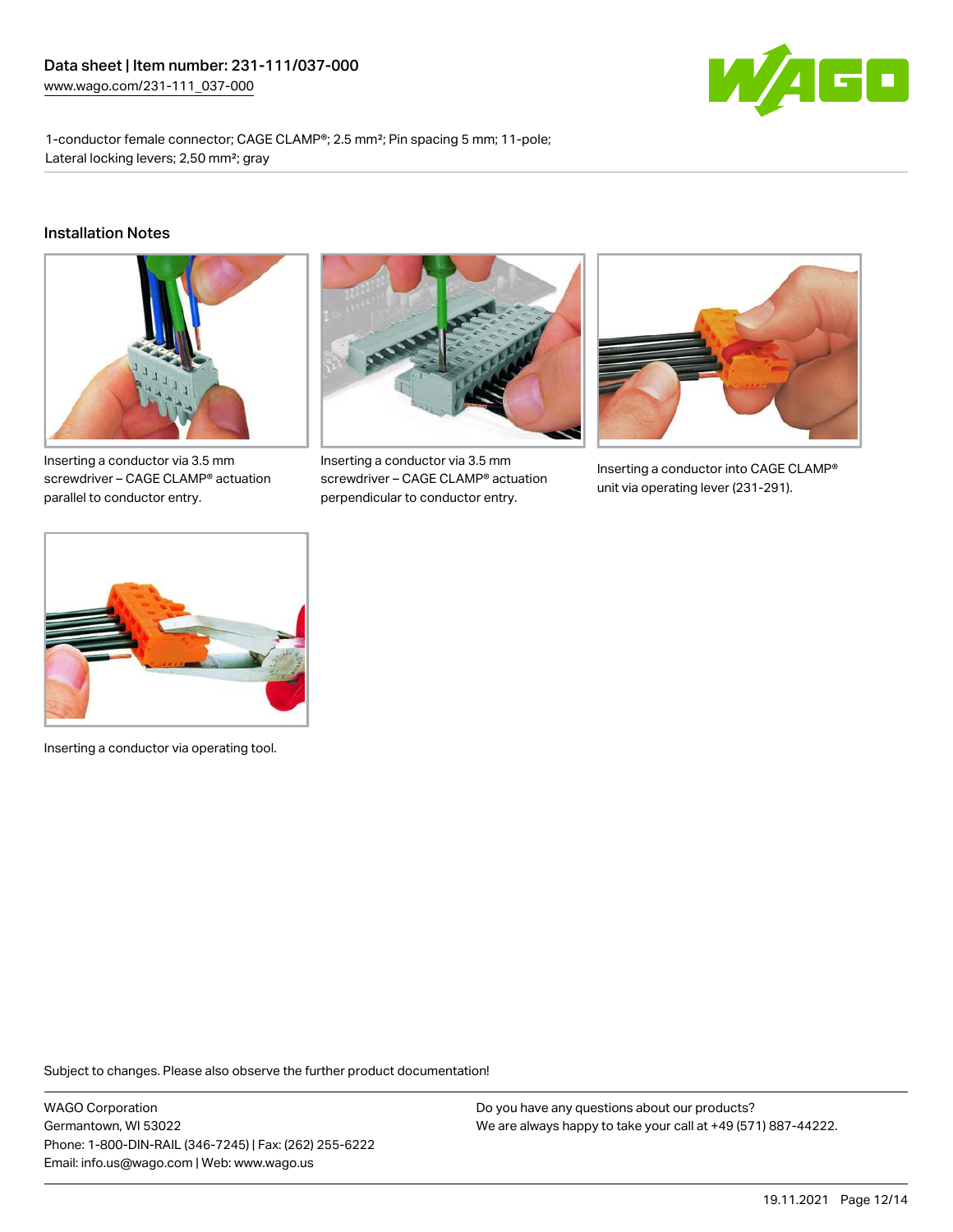



Coding a female connector by removing coding finger(s).



Testing – female connector with CAGE CLAMP®

Integrated test ports for testing perpendicular to conductor entry via 2 or 2.3 mm Ø test plug

#### Installation



Male connector with strain relief plate



Strain relief housing shown with a male connector equipped with CAGE CLAMP®

Subject to changes. Please also observe the further product documentation!

WAGO Corporation Germantown, WI 53022 Phone: 1-800-DIN-RAIL (346-7245) | Fax: (262) 255-6222 Email: info.us@wago.com | Web: www.wago.us